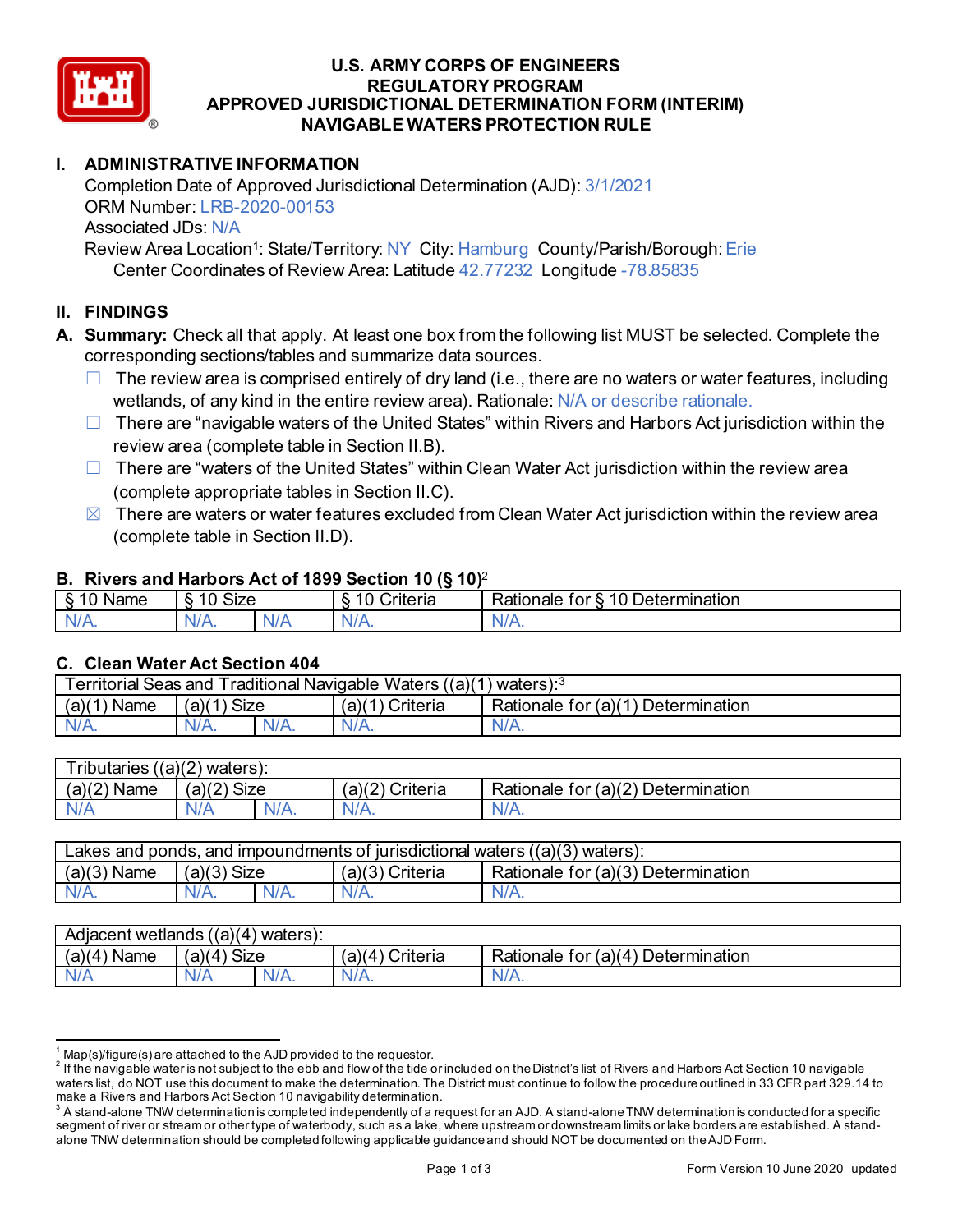

### **U.S. ARMY CORPS OF ENGINEERS REGULATORY PROGRAM APPROVED JURISDICTIONAL DETERMINATION FORM (INTERIM) NAVIGABLE WATERS PROTECTION RULE**

# **D. Excluded Waters or Features**

| Excluded waters $((b)(1) - (b)(12))$ : <sup>4</sup> |                       |                  |                                               |                                                                                                                                                                                                                                                                                                                                                                                                                                                                                                                                                                                                                                                                                                                                                                                                                                                                                                                                                                                                                                                                                                                                                                                                    |  |  |
|-----------------------------------------------------|-----------------------|------------------|-----------------------------------------------|----------------------------------------------------------------------------------------------------------------------------------------------------------------------------------------------------------------------------------------------------------------------------------------------------------------------------------------------------------------------------------------------------------------------------------------------------------------------------------------------------------------------------------------------------------------------------------------------------------------------------------------------------------------------------------------------------------------------------------------------------------------------------------------------------------------------------------------------------------------------------------------------------------------------------------------------------------------------------------------------------------------------------------------------------------------------------------------------------------------------------------------------------------------------------------------------------|--|--|
| <b>Exclusion Name</b>                               | <b>Exclusion Size</b> |                  | Exclusion <sup>5</sup>                        | Rationale for Exclusion Determination                                                                                                                                                                                                                                                                                                                                                                                                                                                                                                                                                                                                                                                                                                                                                                                                                                                                                                                                                                                                                                                                                                                                                              |  |  |
| <b>Wetland 1</b>                                    | 0.152                 | $\text{acre}(s)$ | $\overline{(b)}(1)$ Non-<br>adjacent wetland. | The delineation indicated no drainages or<br>tributaries touch or go through the wetland. The<br>wetland is a shallow surface concave depression<br>that collects water and holds it long enough to<br>provide wetland characteristics but do not drain<br>to any $(a)(1)-(a)(3)$ waters. Photos and aerial<br>imagery included within the delineation report<br>show no natural or artificial barrier between this<br>wetland any tributary, nor were any observed<br>during the site visit. The nearest intermittent<br>stream is 128 feet away on the property. The<br>NRCS/USDA Web Soil Survey "Flood Frequency<br>Class" rating is "none" which means flooding is<br>not probable. The chance of flooding is nearly 0<br>percent in any year. All resources reviewed<br>support the determination that the wetland does<br>not directly abut any $a(1)$ -a(3) waters, is not<br>inundated by any a(1)-a(3) waters in a typical<br>year, is not separated from any $a(1)$ -a(3) waters<br>by a natural barrier, and is not separated from<br>any $a(1)$ - $a(3)$ waters by man-made barrier which<br>has an engineered feature that allows water<br>exchange at least once in a typical year. |  |  |

# **III. SUPPORTING INFORMATION**

- **A. Select/enter all resources** that were used to aid in this determination and attach data/maps to this document and/or references/citations in the administrative record, as appropriate.
	- $\boxtimes$  Information submitted by, or on behalf of, the applicant/consultant: Wetland Delineation Report for the
	- El Don Battery Post, submitted in 2020

This information is sufficient for purposes of this AJD. Rationale: The wetland delineation was submitted with accurate and complete data sheets, photographs, NWI and NYSDEC maps, web soil survey and other supporting information.

- $\Box$  Data sheets prepared by the Corps: Title(s) and/or date(s).
- $\boxtimes$  Photographs: Aerial and Other: Provided in the wetland delineation
- $\boxtimes$  Corps site visit(s) conducted on: 6/30/2020
- $\Box$  Previous Jurisdictional Determinations (AJDs or PJDs): ORM Number(s) and date(s).
- ☒ Antecedent Precipitation Tool: *provide detailed discussion in Section III.B*.
- ☒ USDA NRCS Soil Survey: Erie County
- ☒ USFWS NWI maps: Erie County
- $\boxtimes$  USGS topographic maps: 1:24K Buffalo SE

 $4$  Some excluded waters, such as (b)(2) and (b)(4), may not be specifically identified on the AJD form unless a requestor specifically asks a Corps district to do so. Corps districts may, in case-by-case instances, choose to identify some or all of these waters within the review area.

 $^5$  Because of the broad nature of the (b)(1) exclusion and in an effort to collect data on specific types of waters that would be covered by the (b)(1) exclusion, four sub-categories of (b)(1) exclusions were administratively created for the purposes of the AJD Form. These four sub-categories are not new exclusions, but are simply administrative distinctions and remain (b)(1) exclusions as defined by the NWPR.